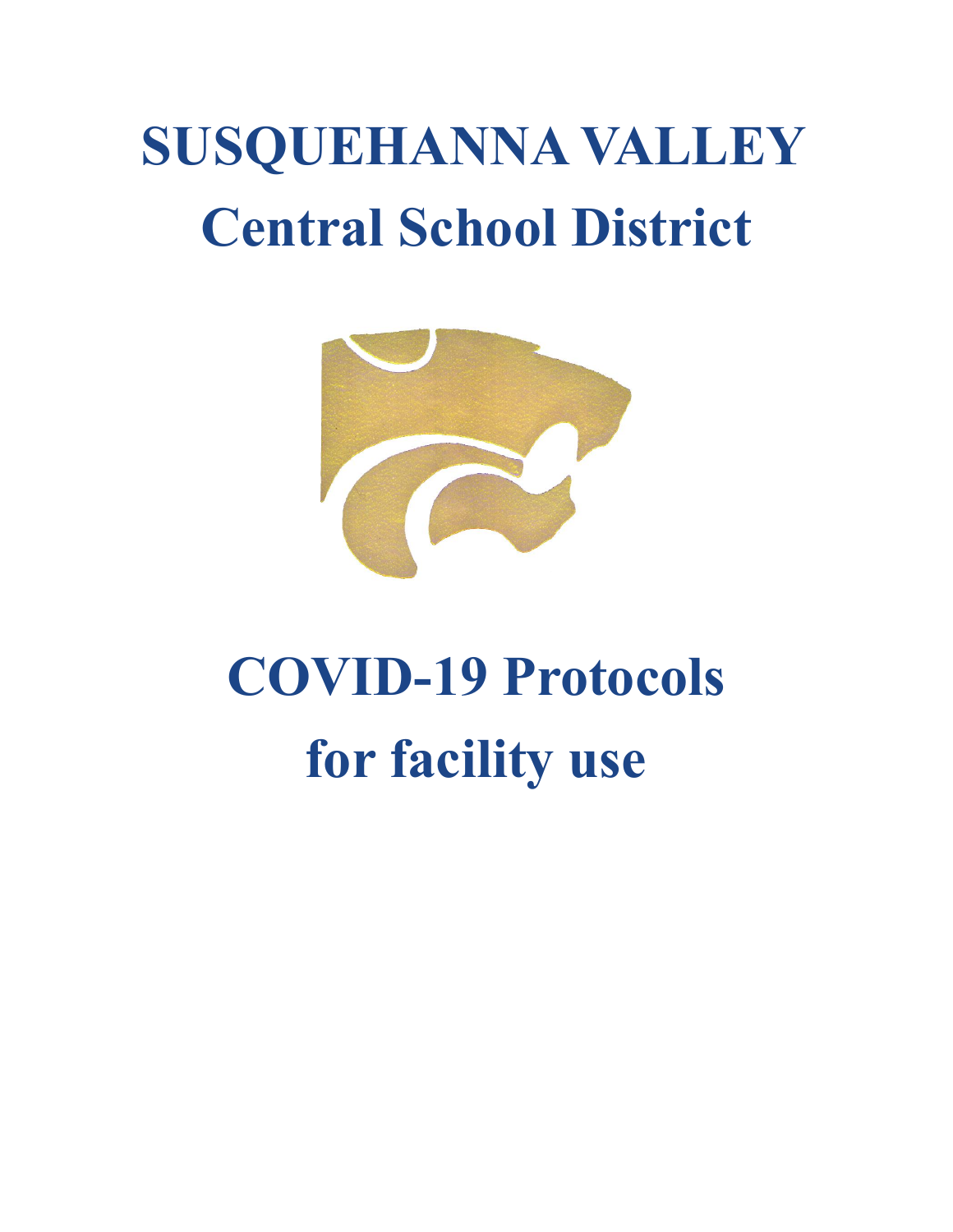### **General Safety Protocols and Guidelines to be followed include:**

- Wear a mask or cloth face-covering that covers your nose and mouth at all times when indoors.
- Practice social distancing and personal hygiene protocols.
- Students/Staff may not come to practice/events if any of the following criteria apply:
	- You have tested positive for COVID-19 in the past 10 days; you are currently under a directed 10-day quarantine imposed by the Broome County Health Department
	- You have experienced any symptoms of COVID-19 in the past 10 days and have not had a negative COVID-19 test. Symptoms, as listed on the Centers for Disease Control website include: fever or chills, cough, shortness of breath or difficulty breathing, fatigue, muscle or body aches, headache, new loss of taste or smell, sore throat, congestion or runny nose, nausea or vomiting, diarrhea
- Avoid contact with people who are sick with respiratory symptoms.
- Stay home if you are sick or you have been exposed to someone who has tested positive for COVID-19 or has a presumed COVID-19 diagnosis. Contact your health care provider if needed.

### **Spectators**

- Spectators will adhere to the following protocols:
	- Maintain appropriate social distancing at all times
	- Wear a face covering/mask at all times when indoors regardless of vaccination status
	- Not attend any event if showing symptoms of COVID-19 as defined by the Centers for Disease Control

### **Health Screenings/Monitoring**

● Screenings of athletes and coaches will be conducted prior to the start of any practice or contest; it is the responsibility of the visiting organization to maintain accurate records of attendance and screening

### **Facility Considerations**

- Practices and events will be staggered to the extent possible to avoid crowding and congestion when participants, referees/officials and spectators are arriving, playing, and leaving.
- Following contests, spectators/parents will be required to leave the contest areas immediately and wait for their child in their vehicle in the parking lot.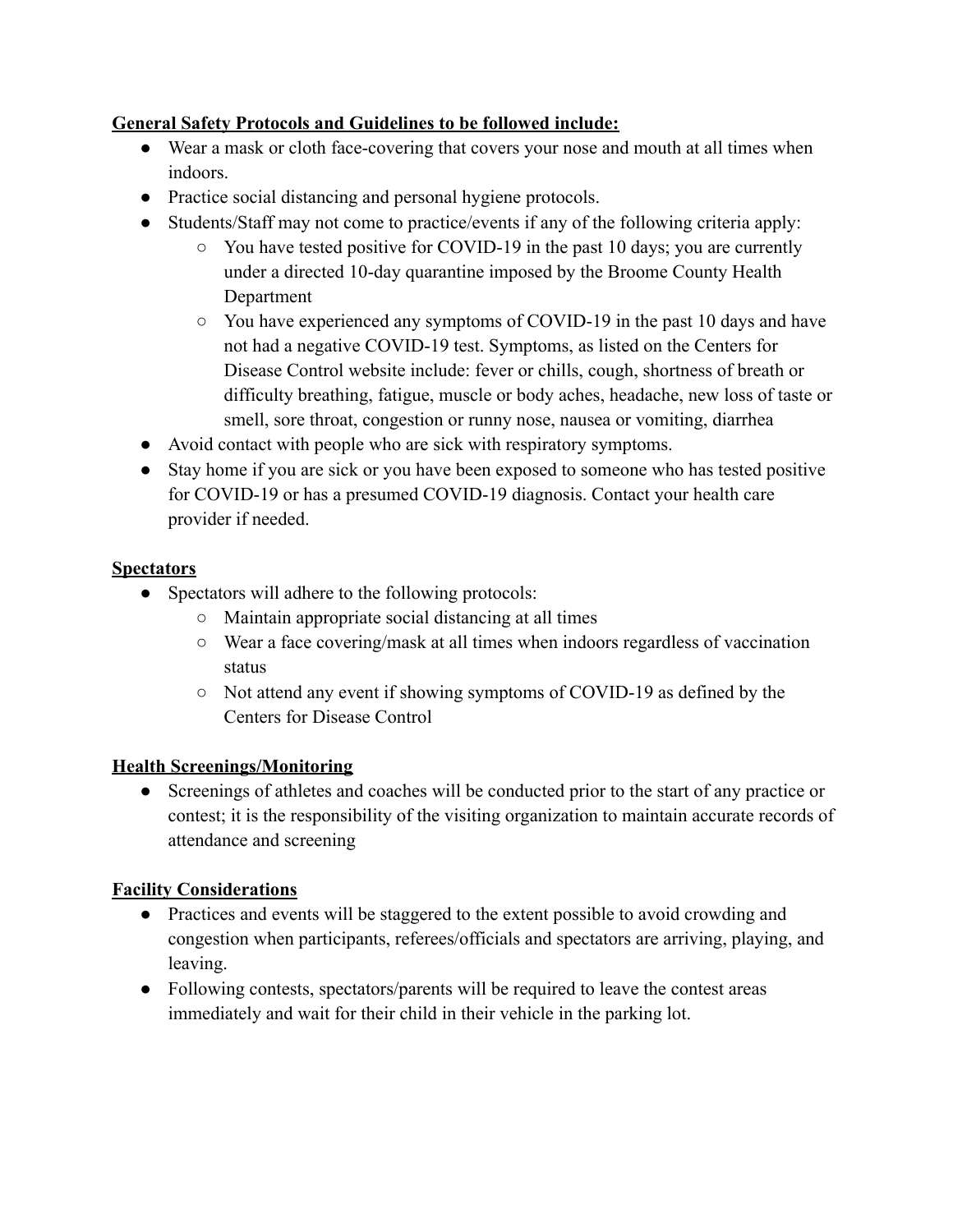### **Health and Safety Practices**

- Masks that conform to recommendations from the Centers for Disease Control and Prevention must be worn at all times, by all student-athletes, coaches, managers, referees/officials, spectators, etc.
- Any mask that becomes saturated with sweat must be changed immediately.
- Reusable masks must be washed daily in hot water and not reused until cleaned.
- Coaches, managers, and other personnel should monitor proper use and correct improper use by students, when indicated. This should also include mask breaks as appropriate.

#### **Physical Distancing Risks:**

- Each student, staff member, game personnel must bring their own water bottle, towel, and/or snack if they desire. There will be no sharing of these items of any kind.
- All sports equipment will be sanitized between uses and periodically during contests and practices.
- Practices/events will be held outdoors if possible.